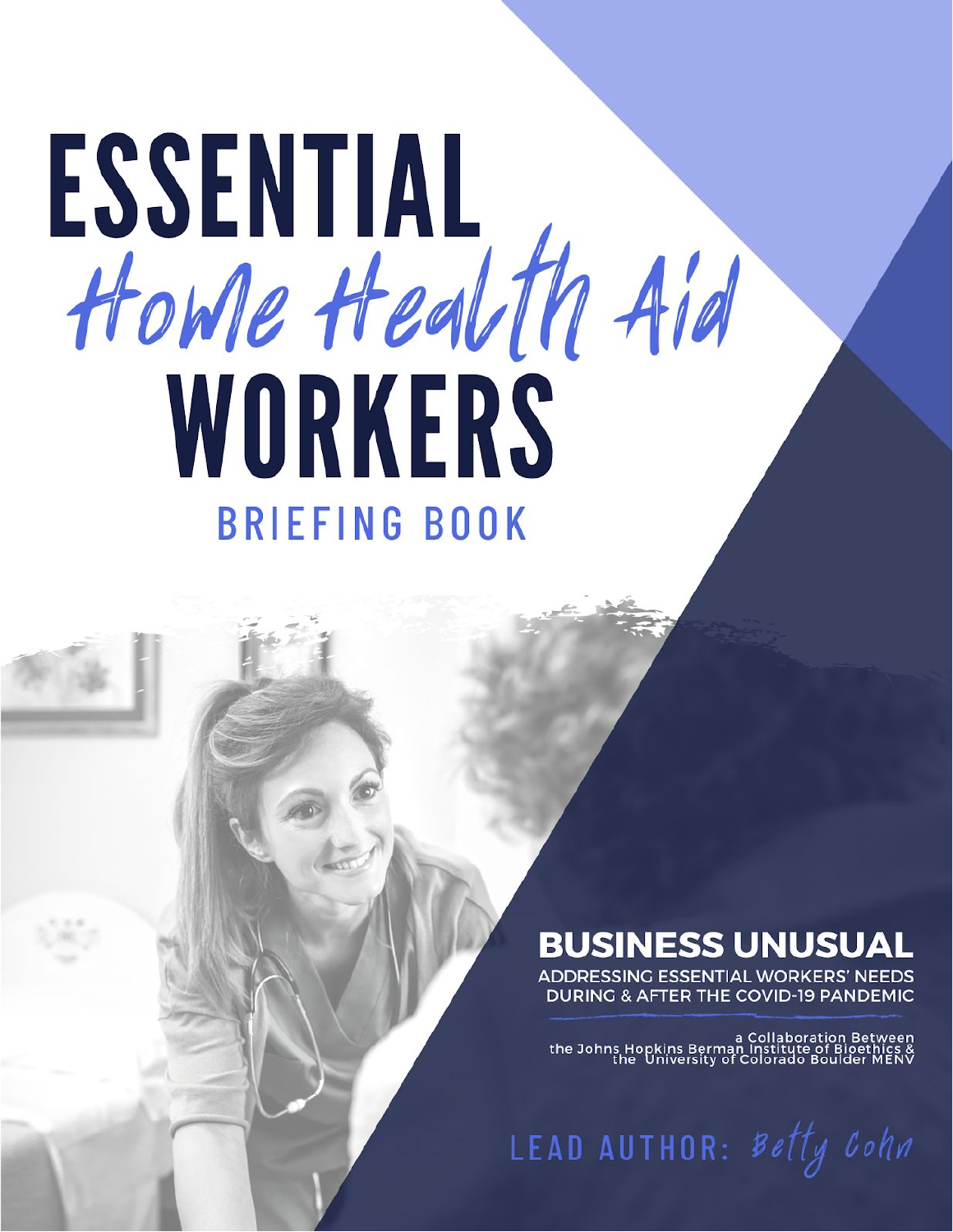### **Essential Workers: Home Health Aides**

*Rose, a 65 year old African American woman from Queens, NY, is a home health aide for an elderly couple living on Long Island. Rose typically lives in her clients' house Sunday through Friday, and then switches off with another home health aide who lives there on the weekends. She helps her clients cook, clean the house, wash themselves, take their medications, go to doctor appointments, and go to the supermarket. Without Rose, her clients would need to live in a nursing home or assisted living center. Amidst the COVID-19 pandemic, her clients' family and the home health care agency determined that it would be best for her clients' and Rose's health for her to move in with her clients for an extended period of time, staying with them without a break for 4 weeks. Rose is scared, her clients are scared, and her clients' family is scared.*



Home health aides (HHA) provide care for people in their homes, usually for older adults or people with disabilities, helping them with activities like feeding, bathing, and dressing, as well as housecleaning, managing medications, shopping and meal preparation. Many of the people helped by HHA would, without their help, have to be in skilled nursing facilities or assisted living facilities to obtain the around the clock care they need, or simply not receive the care they need at all. Given the high rate of COVID-19 mortality in [nursing](https://www.infectioncontroltoday.com/covid-19/when-covid-19-knocks-nursing-homes-doors-systemic-problems-welcome-it) homes, keeping people who need care in their homes is not only beneficial to them, but also to nursing homes and to the public health response as a whole.

HHA are facing distinct challenges: continuing to work, but needing to protect themselves and their clients from COVID-19 transmission; being fired because some [clients](https://www.nytimes.com/2020/03/22/nyregion/coronavirus-caregivers-nyc.html) feel it is too risky to have an additional person come into their homes; and being asked to change their work hours or terms (for example, staying with their clients for an extended period to avoid the increased infection risk associated with daily commuting). Due to their low wages, aides often work for multiple agencies or multiple clients, but some are now restricting their work to one client so as to reduce the number of people they come into contact. While this makes precautionary sense, it also reduces their income.

**Home health aides are a vital workforce, helping to keep individuals who need care in their homes and out of nursing homes. But they may lack adequate protective gear and adequate protection against COVID-19 infection in the workplace, adequate benefits, and the power to advocate for more**.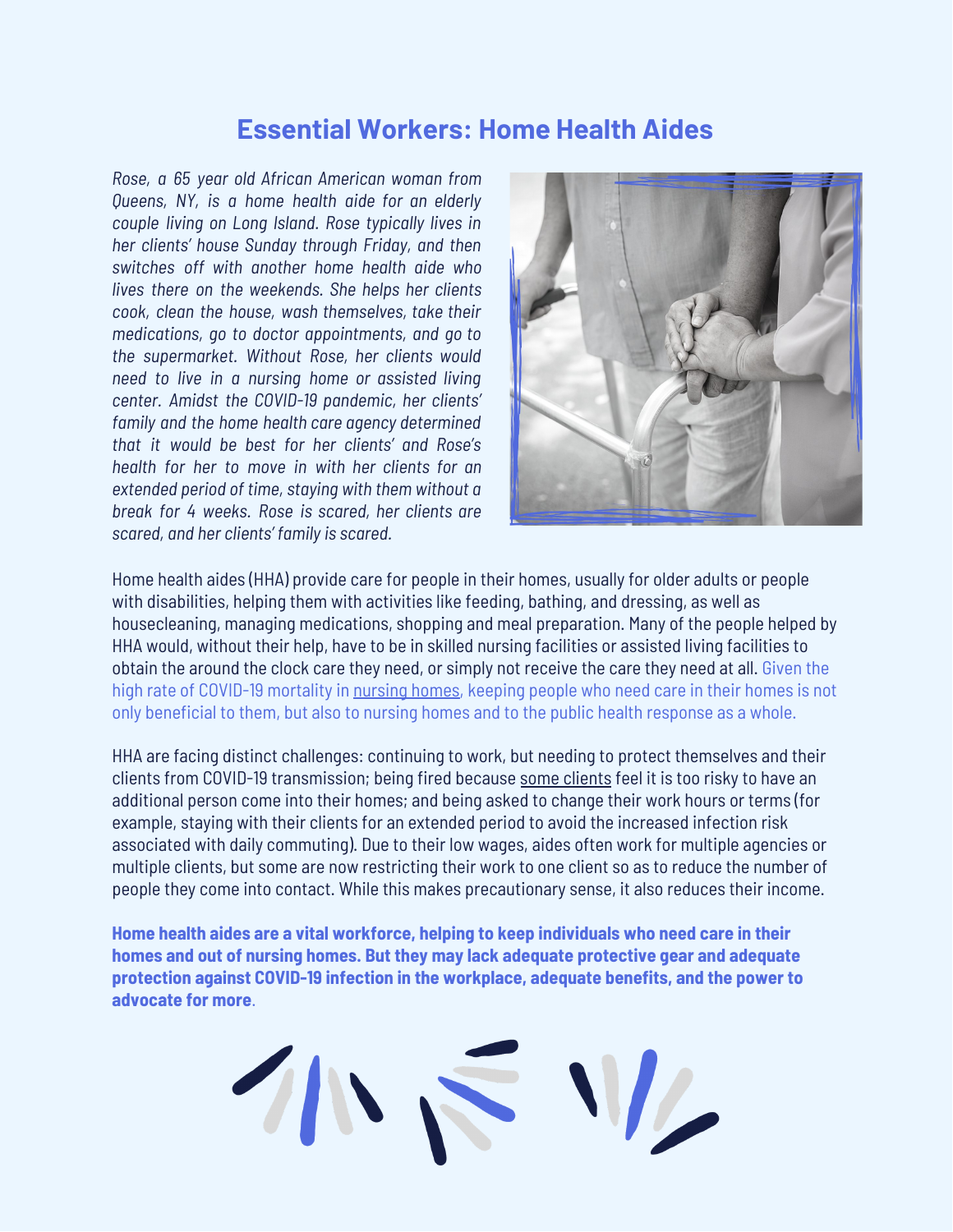#### **WHO ARE HOME HEALTH AIDES?**

Home [Health](https://phinational.org/caringforthefuture/itstimetocare/) Aides are low wage workers, with a median wage of \$11.52. Many live in poverty or in low-income households, and many rely on public health assistance. For example, in New [York](https://www.nytimes.com/2020/03/22/nyregion/coronavirus-caregivers-nyc.html) "50% of New York City's direct care workers rely on food stamps." Additionally, HHAs are mostly people of color, as [60%](https://phinational.org/caringforthefuture/itstimetocare/) of HHAs are Black/African American, Hispanic/Latino, or Asian/Pacific Islander. It is also important to note that 30% of home care workers are over 55 years old, thus placing many HHAs at higher risk of severe COVID-19 illness simply based on age. Also, HHAs' [job](https://www.cnbc.com/2020/04/14/home-health-care-workers-at-tipping-point-amid-coronavirus-outbreak.html)s rarely include health insurance or paid sick leave. Specifically, in one [survey,](https://www.forbes.com/sites/howardgleckman/2020/04/16/home-care-agencies-and-workers-are-the-next-ground-zero-for-covid-19/#5d4db6e76f05) about 20% of HHAs reported that they did not have any health insurance.

All in all, HHAs are a vulnerable group of workers at baseline, prior to the COVID-19 pandemic. They are working with one of the populations most at risk of severe COVID-19 illness and mortality: the sick and the elderly. According to CDC [data,](https://www.cdc.gov/nchs/nvss/vsrr/covid_weekly/index.htm#AgeAndSex) an overwhelming majority of deaths from COVID-19 have occurred in people aged 65 years old and older.

#### **ON THE JOB RISKS**

Due to the nature of the job, home health aides have high risk of contracting COVID-19. HHAs cannot practice social distancing measures with their clients, as sometimes they must physically pick them up, wash them, or feed them. Additionally, because they work inside their clients' homes, they are exposed to various surfaces, and possibly asymptomatic infected individuals (clients' families or visitors). HHAs have little to no control over these exposures.

To make matters worse, personal protective equipment (PPE) for HHAs is [scarce.](https://www.cbsnews.com/news/home-health-care-workers-are-taking-care-of-americas-most-vulnerable-and-theyre-doing-it-without-ppe/) Neither state nor the federal governments have supplied home health care agencies with PPE for their employees. This forces HHAs to either pay out of pocket for their own PPE, reuse PPE, or not use any PPE at all. This puts themselves, their families, their clients, and their clients' families at risk. At this point, without PPE, HHAs are [simultaneously](https://www.nytimes.com/2020/03/22/nyregion/coronavirus-caregivers-nyc.html) the strongest protection and a serious potential source of infection for their clients.

Some home health aides are staying at their clients' homes for longer periods than usual, possibly taking a toll on their mental and physical health. For those who are commuting to/from work as usual, [traveling](https://www.cdc.gov/niosh/docs/2010-125/pdfs/2010-125.pdf) to and from their workplace often includes public transportation or interactions with other individuals; this increases the HHA's risk of COVID-19 infection and those with whom she comes into contact. Other on the job hazards may include violence or abusive behavior from clients and their family members, traveling to unsafe neighborhoods, family arguments and exposure to dangerous domestic animals.

While some physicians and nurses are providing telehealth consultations during the pandemic, HHAs can help facilitate these telehealth [consultations](https://www.cnbc.com/2020/04/14/home-health-care-workers-at-tipping-point-amid-coronavirus-outbreak.html) with their client's doctors, however, home health aides are unable to provide telehealth consultations due to the nature of their work. Also, even if HHAs could provide some telehealth care, Medicare does not [reimburse](https://www.motherjones.com/politics/2020/03/home-health-care-workers-coronavirus/) home care providers for telehealth care.

Fortunately, there are already existing guidelines for infection-control-and-prevention programs specifically for pandemic influenza that instruct HHA to wear PPE, increase ventilation by opening windows, engage in proper hand hygiene, cough etiquette, and social distance. Therefore, this isn't completely unprecedented territory for home health care agencies, as there are protocols that can be articulated to and implemented by HHAs to mitigate possible transmission of COVID-19.

#### **THREATS TO & RESILIENCE OF THIS WORKFORCE**